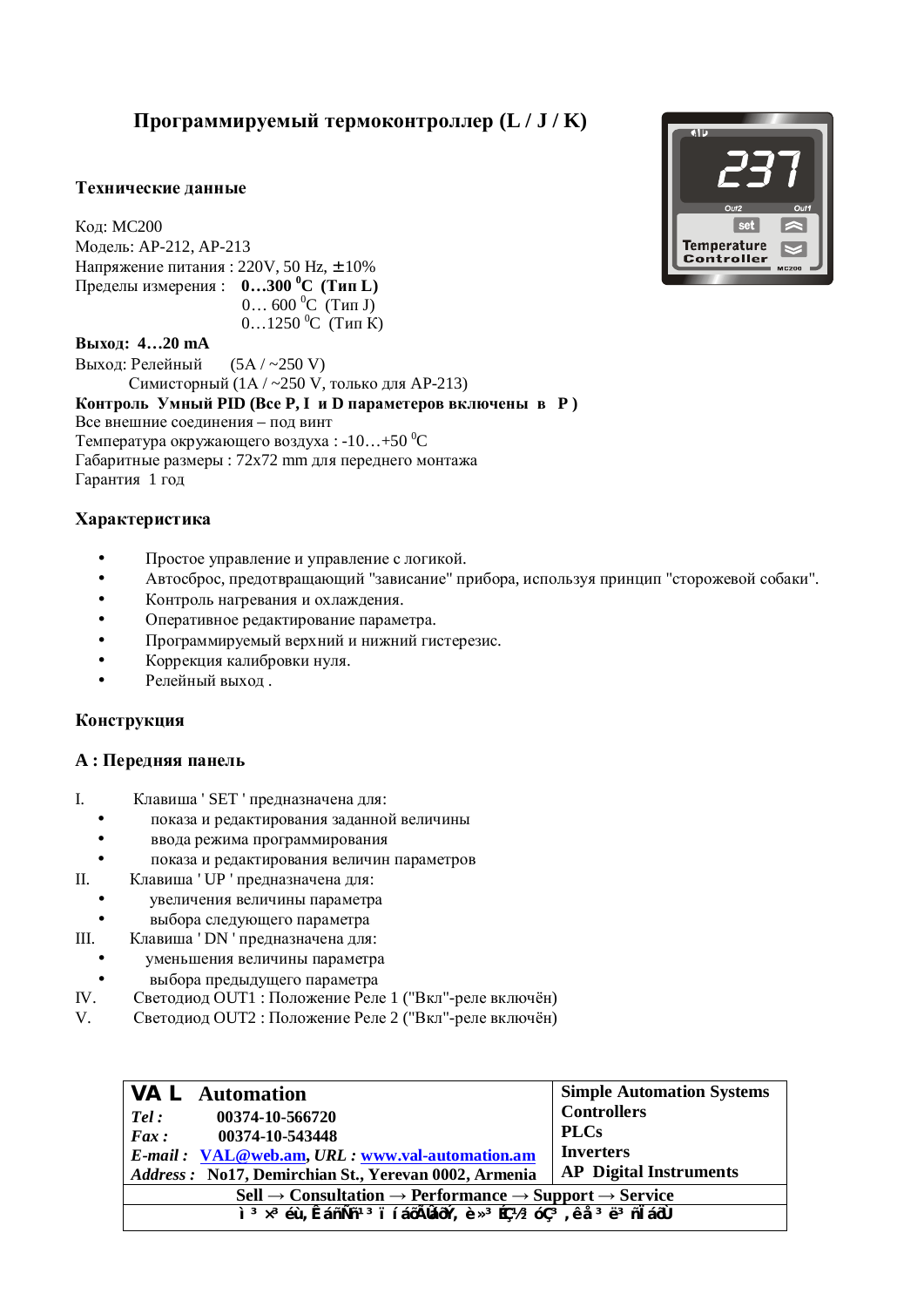# **ВХОДЫ**

- I. Supply : вход питания (220 V, 50 Hz,  $\pm$  10%)
- II. L или J или K : вход подключения термопары (датчика).

# **ВЫХОДЫ**





Инструкция по эксплуатации:

- Это устройство работает в двух режимах:
	- Нормальный режим (показ температуры).
	- Режим программирования (показ параметров).
- Соединить провода питания и термоэлемента, подать питание, в течение 4 секунд

будут высвечиваться символы А.Р. и устройство начнёт работать в нормальном режиме. (Если датчик неправильно включён или неисправен, прибор булет отображать слово Eror).

• Для осмотра и редактирования заранее установленной величины  $(S_V)$  нажать клавишу 'SET', на экране появится (S\_V) в мигающем режиме . Используя клавиши UP и DN, можно редактировать величину.

Для осмотра и редактирования параметров ("Per.", "hy\_uP", "hy\_dn")

нажать и держать клавишу 'SET' пока один из вышеуказанных параметров не появится на экране. Отпустить клавишу 'SET'. Для осмотра величины параметров, нажать клавишу 'SET' вновь, а для редактирования величины использовать клавиши UP / DN.

Для осмотра и редактирования всех параметров надо отключить питание устройства и держа нажатой клавишу 'SET', вновь включить устройство. Устройство начнёт работать в режиме программирования и на экране появится первый параметр. Отпустить клавишу 'SET'. Для осмотра величины параметров, нажать клавишу 'SET' вновь, а для редактирования величины использовать клавиши UP / DN.Или используя клавиши UP / DN, выбрать другой параметр и осмотреть или редактировать их величины. Для возврашения в нормальный режим надо отключить и вновь включить устройство. Если не трогать клавиши, через некоторое время устройство возвращается в нормальный режим.

| <b>NAL</b> Automation                                                                                                                                         | <b>Simple Automation Systems</b> |  |
|---------------------------------------------------------------------------------------------------------------------------------------------------------------|----------------------------------|--|
| 00374-10-566720<br>Tel:                                                                                                                                       | <b>Controllers</b>               |  |
| $\boldsymbol{F}$ ax:<br>00374-10-543448                                                                                                                       | <b>PLCs</b>                      |  |
| E-mail: VAL@web.am, URL: www.val-automation.am                                                                                                                | <b>Inverters</b>                 |  |
| Address: No17, Demirchian St., Yerevan 0002, Armenia                                                                                                          | <b>AP</b> Digital Instruments    |  |
| $\text{Cell} \rightarrow \text{Consulation} \rightarrow \text{Performance} \rightarrow \text{Support} \rightarrow \text{Service}$                             |                                  |  |
| ì <sup>3</sup> x <sup>3</sup> éù, ÊáñÑñ <sup>13</sup> ï í áōÃláōÝ, è x <sup>3</sup> Éǽ <sup>3</sup> óÇ <sup>3</sup> , ê å <sup>3</sup> ë <sup>3</sup> ñ l áōÙ |                                  |  |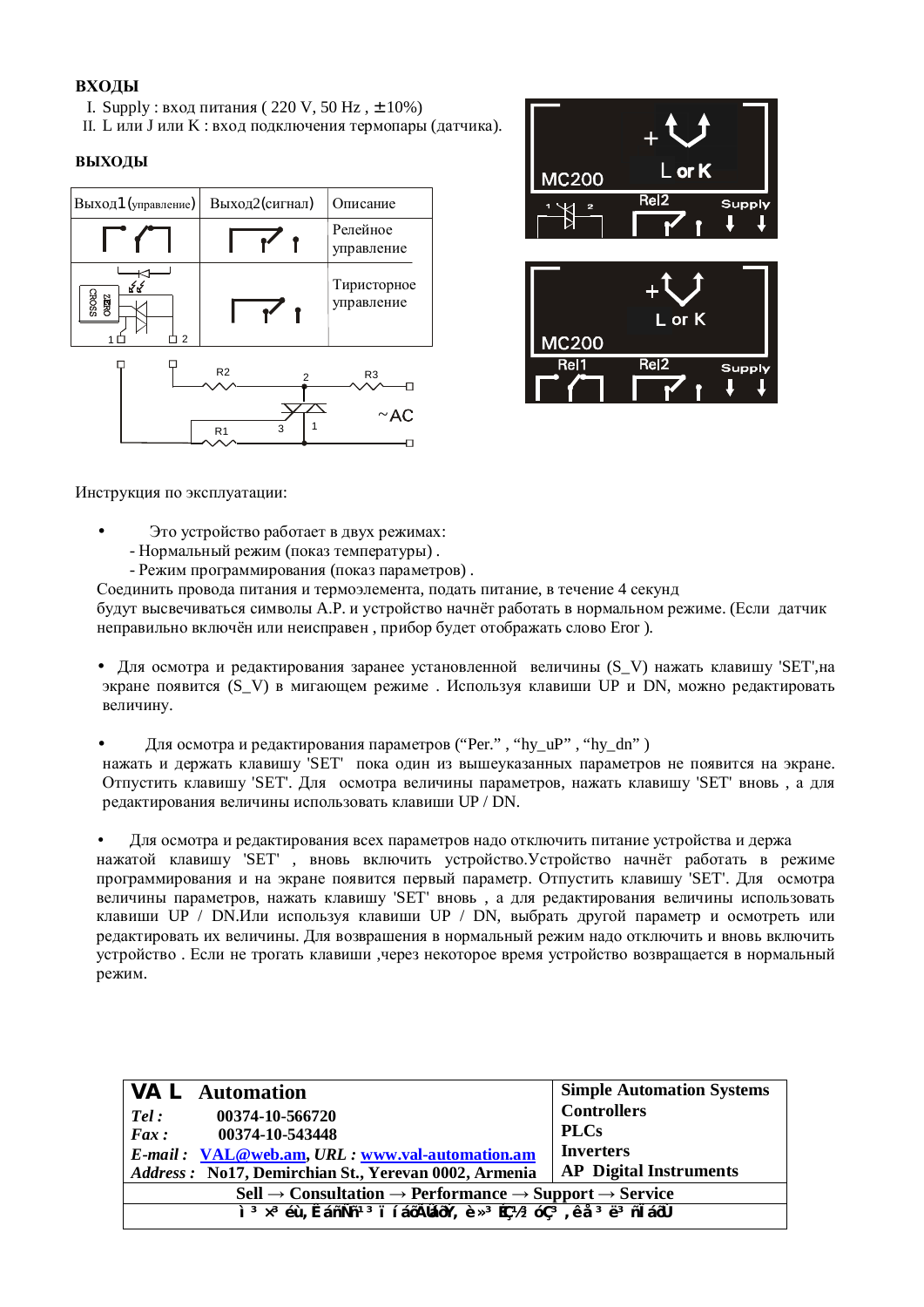

В таблице представлены существующие параметры и их величины. Описание параметров

| Hy.uP.     | 0.50C         | Только при простом управлении   |
|------------|---------------|---------------------------------|
| Hy.dn.     | 0.50C         | Только при простом управлении   |
| $Per.$ .   | $0.0100\%$    | Только при управлении с логигой |
| <b>OFS</b> | 0.50C         | При всех случаях                |
| L L        | $0300$ Сдля L | При всех случаях                |
|            | 0600 С для J  |                                 |
|            | 01200 С для К |                                 |
| U L        | $0300$ Сдля L | При всех случаях                |
|            | 0600 С для J  |                                 |
|            | 01200 С для К |                                 |
| tc         | $J-K L$       | При всех случаях                |
| Ctrl       | Авто-Норм     | Только при управлении           |
|            |               | нагревания                      |

Hy.uP. : верхний гистерезис Hy.dn :нижний гистерезис Рег.\_ :% энергии, удерживающей S\_V температуру OFS : калибровка нуля L\_L :S\_V не может быть установлен ниже этой величины. U\_L :S\_V не может быть установлен выше этой величины. Тс : Выбор термопары (J или K) Ctrl : тип управления (простое или управление с логикой) Н\_С :выбор управления нагревания или охлаждения. О.d. :время задержки выходного реле.

| $\forall A \sqsubset$ Automation                                                                                                                              | <b>Simple Automation Systems</b> |  |
|---------------------------------------------------------------------------------------------------------------------------------------------------------------|----------------------------------|--|
| 00374-10-566720<br>Tel:                                                                                                                                       | <b>Controllers</b>               |  |
| Fax:<br>00374-10-543448                                                                                                                                       | <b>PLCs</b>                      |  |
| E-mail: VAL@web.am, URL: www.val-automation.am                                                                                                                | <b>Inverters</b>                 |  |
| Address: No17, Demirchian St., Yerevan 0002, Armenia                                                                                                          | <b>AP</b> Digital Instruments    |  |
| $\text{Cell} \rightarrow \text{Consultation} \rightarrow \text{Performance} \rightarrow \text{Support} \rightarrow \text{Service}$                            |                                  |  |
| ì <sup>3</sup> x <sup>3</sup> éù, ÊáñÑñ <sup>13</sup> ï í áōÃláōÝ, è x <sup>3</sup> Éǽ <sup>3</sup> óÇ <sup>3</sup> , ê å <sup>3</sup> ë <sup>3</sup> ñ l áōÙ |                                  |  |